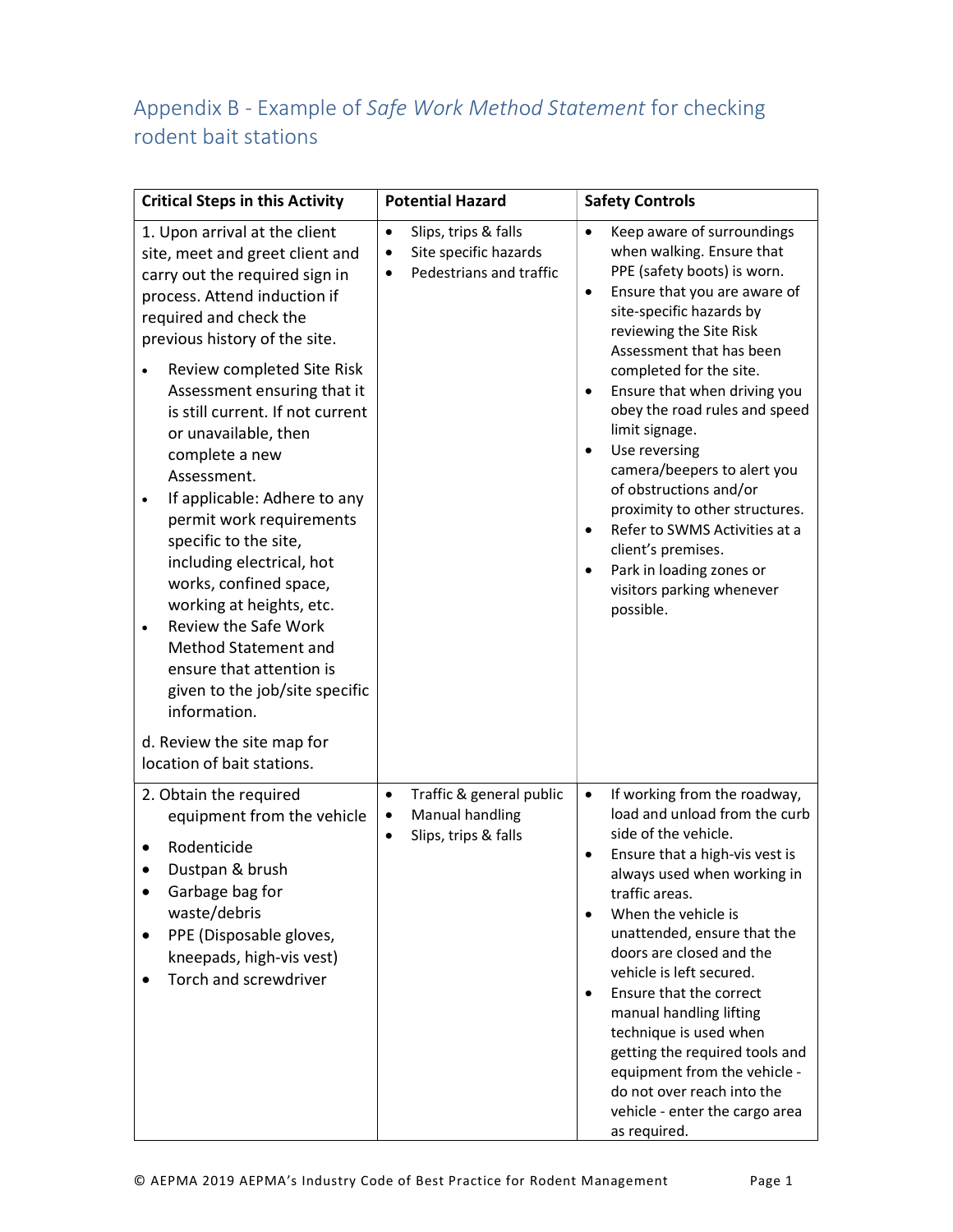|                                                                                                                                                                                                                                                                                                                                                                                                                                                                                                                                                                                                                                                                                                                                           |                                                                                                                                                                                                                                                                                                                                          | Ensure that when stepping<br>$\bullet$<br>out of the vehicle that you<br>maintain 3 points of contact.<br>Keep aware of surroundings<br>$\bullet$<br>when walking.                                                                                                                                                                                                                                                                                                                                                                                                                                                                                                                                                                                                                                                                                                                                                                             |
|-------------------------------------------------------------------------------------------------------------------------------------------------------------------------------------------------------------------------------------------------------------------------------------------------------------------------------------------------------------------------------------------------------------------------------------------------------------------------------------------------------------------------------------------------------------------------------------------------------------------------------------------------------------------------------------------------------------------------------------------|------------------------------------------------------------------------------------------------------------------------------------------------------------------------------------------------------------------------------------------------------------------------------------------------------------------------------------------|------------------------------------------------------------------------------------------------------------------------------------------------------------------------------------------------------------------------------------------------------------------------------------------------------------------------------------------------------------------------------------------------------------------------------------------------------------------------------------------------------------------------------------------------------------------------------------------------------------------------------------------------------------------------------------------------------------------------------------------------------------------------------------------------------------------------------------------------------------------------------------------------------------------------------------------------|
| 3. Put on your PPE                                                                                                                                                                                                                                                                                                                                                                                                                                                                                                                                                                                                                                                                                                                        | Chemical contact<br>$\bullet$                                                                                                                                                                                                                                                                                                            | Always wear PPE (gloves,<br>$\bullet$<br>safety boots) and have<br>available tools to clean up<br>material/product waste or<br>spillage (dustpan/brush/<br>tongs).<br>Refer to product label and<br>$\bullet$<br>SDS for more information on<br>the product.<br>Only use approved<br>$\bullet$<br>rodenticides.                                                                                                                                                                                                                                                                                                                                                                                                                                                                                                                                                                                                                                |
| 4. Commence the inspection by<br>starting at station #1, unless<br>other arrangements are<br>made.                                                                                                                                                                                                                                                                                                                                                                                                                                                                                                                                                                                                                                        | Slips, trips & falls<br>$\bullet$                                                                                                                                                                                                                                                                                                        | Keep aware of surroundings<br>$\bullet$<br>when walking.                                                                                                                                                                                                                                                                                                                                                                                                                                                                                                                                                                                                                                                                                                                                                                                                                                                                                       |
| 5. Upon arrival at the bait<br>station:<br>Nudge the bait station with<br>٠<br>your foot or other item to<br>check for reptiles & vermin<br>(i.e.: snakes, toads, rats &<br>mice).<br>Kneel down or<br>lift<br>bait<br>station<br>towards<br>you,<br>depending on where the<br>bait station is located.<br>Using the dedicated key,<br>open bait station.<br>Check the rodenticide.<br>For baits: If it has been eaten,<br>remove the bait placing it<br>into a garbage bag.<br>Replenish station with fresh<br>bait.<br>For paste: Check that it is still<br>fresh and apply additional<br>bait if it has been eaten.<br>For liquid: Check levels and top<br>up as required<br>For traps: If the trap has been<br>sprung, remove rodent, | Musculoskeletal<br>$\bullet$<br>Injuries - repetitive<br>bending and kneeling.<br>Hitting fixed or<br>$\bullet$<br>stationary objects.<br>Chemical contact<br>$\bullet$<br>Fall from height/<br>$\bullet$<br>through ceilings<br><b>Biological hazards</b><br>$\bullet$<br>Spill<br>$\bullet$<br>Pest animals<br>٠<br>Poor lighting<br>٠ | Ensure that PPE is used when<br>$\bullet$<br>kneeling to minimize impact<br>on knee.<br>Alternate knees when<br>$\bullet$<br>kneeling or kneel on both<br>knees.<br>Use long handled grabber (if<br>$\bullet$<br>applicable) to lift bait station<br>instead or to pull stations<br>from underneath shelving.<br>Maintain awareness of<br>$\bullet$<br>protruding objects such as<br>shelving, air conditioning<br>units, low beams and<br>overhanging areas.<br>Always wear PPE (Gloves,<br>$\bullet$<br>Safety Boots) and have<br>available tools to clean up<br>material/product waste or<br>spillage (dustpan/<br>brush/tongs).<br>Refer to product label and<br>$\bullet$<br>SDS for more information on<br>the product.<br>Only use products on the<br>$\bullet$<br>Approved Chemical List.<br>Only walk on designated<br>$\bullet$<br>walkways.<br>Never walk on loose planks/<br>$\bullet$<br>temporary flooring or ceiling<br>joists. |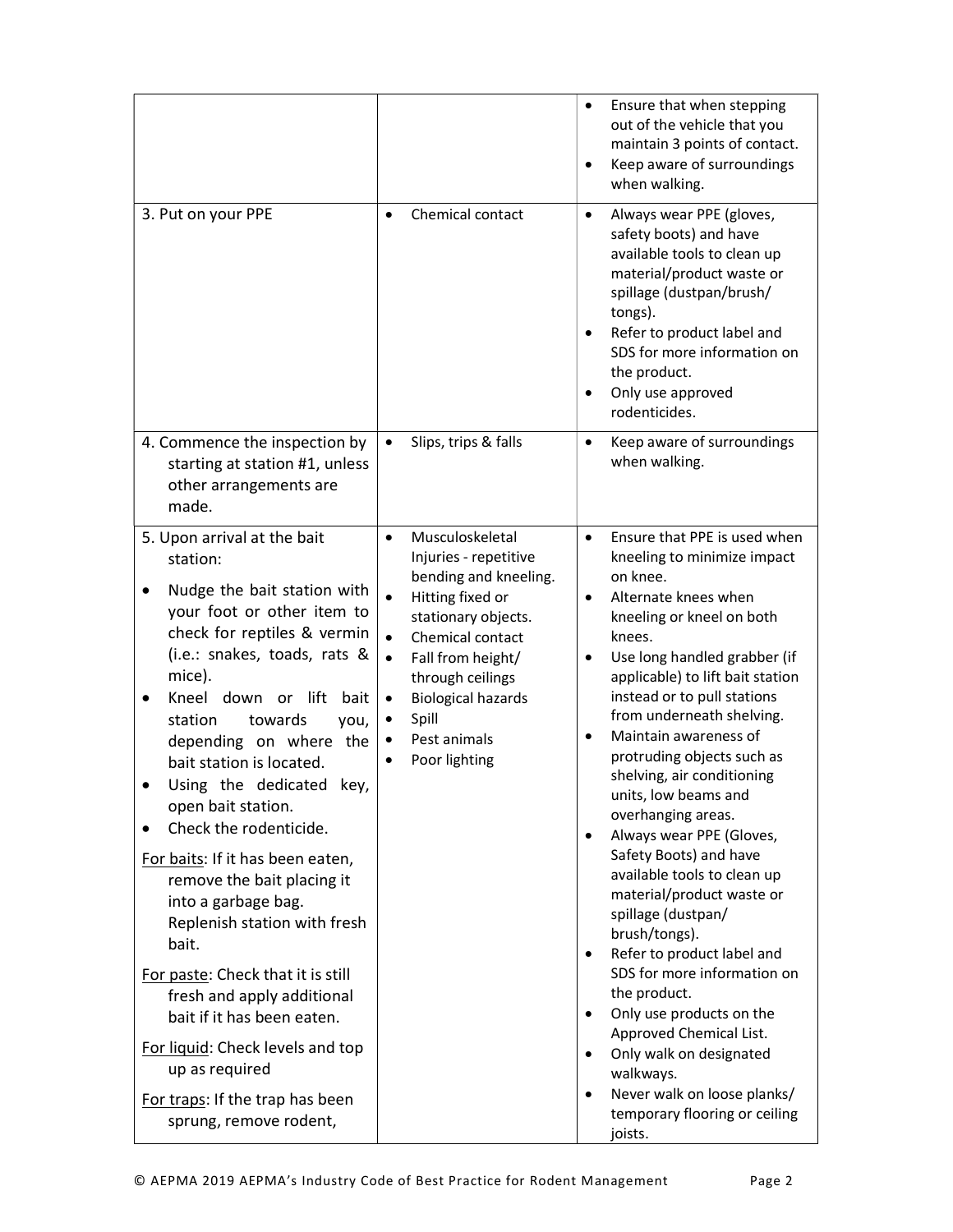| place in garbage bag. Reset<br>trap<br>For glueboards: Place entire<br>glueboard in garbage bag<br>and replace with new<br>glueboard.<br>Using dustpan & brush,<br>clean out station of any<br>debris and waste and place<br>into garbage bag.<br>Check to ensure that unit is<br>secured, numbered and in<br>good working order.<br>Scan the barcode.<br>Once the bait station is<br>serviced, secure the station<br>by closing the lid and re-<br>place into original position if<br>applicable. |                              | Ensure all surfaces are load<br>$\bullet$<br>bearing.<br>Always maintain 3 points of<br>$\bullet$<br>contact.<br>Hold the bait station in a way<br>$\bullet$<br>that contact with refuse is<br>minimised.<br>Always wear PPE (gloves,<br>$\bullet$<br>safety boots).<br>Ensure that the lid on the bait<br>$\bullet$<br>bucket is secured before<br>entering the client's premise.<br>Ensure that bait containing<br>$\bullet$<br>liquid are placed in an area<br>where they will not be<br>touched.<br>Any spills should be cleaned<br>$\bullet$<br>up as soon as they are<br>noticed, leaving no residue<br>behind.<br>Always wear PPE (gloves,<br>$\bullet$<br>safety boots) when handling<br>spills.<br>For Snakes: Do not touch the<br>$\bullet$<br>snake.<br>Spiders: If inside the bait<br>$\bullet$<br>station, sweep out the interior<br>prior to servicing with the<br>broom.<br>Cane Toads: If possible,<br>$\bullet$<br>remove with gloved hands<br>and place away from the bait<br>station.<br>Avoid contact with all reptiles<br>& vermin. |
|----------------------------------------------------------------------------------------------------------------------------------------------------------------------------------------------------------------------------------------------------------------------------------------------------------------------------------------------------------------------------------------------------------------------------------------------------------------------------------------------------|------------------------------|----------------------------------------------------------------------------------------------------------------------------------------------------------------------------------------------------------------------------------------------------------------------------------------------------------------------------------------------------------------------------------------------------------------------------------------------------------------------------------------------------------------------------------------------------------------------------------------------------------------------------------------------------------------------------------------------------------------------------------------------------------------------------------------------------------------------------------------------------------------------------------------------------------------------------------------------------------------------------------------------------------------------------------------------------------|
|                                                                                                                                                                                                                                                                                                                                                                                                                                                                                                    |                              | Ensure lights are turned on.<br>$\bullet$<br>Ensure lighting is adequate.<br>$\bullet$                                                                                                                                                                                                                                                                                                                                                                                                                                                                                                                                                                                                                                                                                                                                                                                                                                                                                                                                                                   |
| 6. Proceed to the next station<br>and repeat step 5.                                                                                                                                                                                                                                                                                                                                                                                                                                               | As above<br>$\bullet$        | Use torch or headlamp if<br>$\bullet$<br>lighting is poor.                                                                                                                                                                                                                                                                                                                                                                                                                                                                                                                                                                                                                                                                                                                                                                                                                                                                                                                                                                                               |
| 7. Once all stations have been<br>serviced, remove PPE and<br>return tools, equipment<br>and waste to the vehicle,<br>placing items in their<br>designated areas within the<br>vehicle.                                                                                                                                                                                                                                                                                                            | Manual handling<br>$\bullet$ | Ensure that the correct<br>$\bullet$<br>manual handling lifting<br>technique is used when<br>loading tools and equipment<br>into the vehicle. Do not over-<br>reach into the vehicle, enter<br>the cargo area as required.<br>Ensure that when stepping<br>٠<br>out of the vehicle that you<br>maintain 3 points of contact.                                                                                                                                                                                                                                                                                                                                                                                                                                                                                                                                                                                                                                                                                                                             |